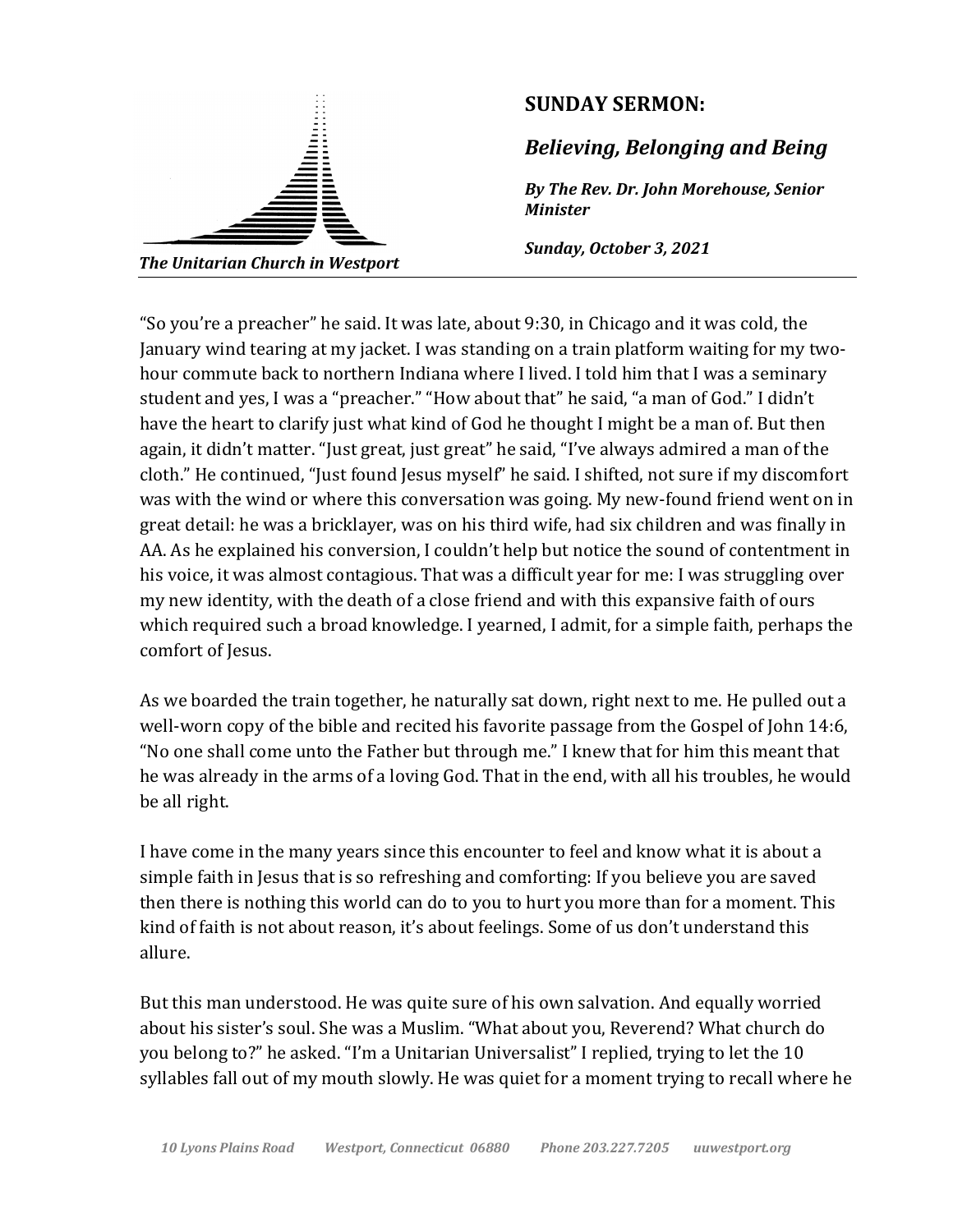had heard that before. Then the gleam of recognition, "Oh yeah, I got a friend who is into the Unity stuff – real spiritual." Alas, we fell again to the arrows of misrecognition. I started to explain the difference, but his stop had arrived, and he thanked me and got off.

Perhaps just as well. I would rather have him leave with that warmth. Many days have passed since that cold night. Many more sermons, deaths, births and doubts and I am still before you, a humble servant of the spirit, searching as you are for that faith which will sustain us; the faith of a community like ours with so many different beliefs. I have thought often of his description of us as "real spiritual." For most of our 500-year history, we wouldn't be accused of that. Although all of that is changing fast.

Many of us have struggled with how to reconcile our beliefs with the rest of society. Poll after poll has shown that a vast majority of the US population would vote for a Mormon, a Jew and even a Muslim for President but never an atheist. This on top of the fact that the fastest growing religious identity in America today is None of the Above. Some of you are uncomfortable with any religious language including the word worship. And more and more of us are at best curious and at worst worried that we can't quite define what we believe in in terms of a higher power. Joining the ranks with me as Enchanted Agnostics.

First let me say, as our UUA President Susan Frederick Gray has said many times, "ours is no casual faith," despite the sometimes erroneous description of us as a religion in which you can believe whatever you want. That is not quite true. While we lack dogma and creed, we do draw ourselves together in the community we assent to, this congregation; we are covenantal in our faith. Our beliefs our varied but we are united most in how we believe; and the actions we take because of what we believe: justice, service, compassion.

More importantly, what we believe, as varied as that is, finds its common purpose in how to belong. It is the belonging to one another, here and in our countless communities, that is as our covenant says: "Love is the Spirit of this Church and Service its Law." We belong together in common cause sometimes despite the fact that we believe differently. Our faith is in the relationships we keep.

Let me give you an example: the majority of our congregation believes that vaccines are the best answer to ending this pandemic. But there is a significant minority who do not believe that they should take the vaccine. I can tell you that, for the most part, they believe this not for political reasons or, necessarily conspiratorial reasons, but rather because they believe that injecting a manufactured anti-pathogen is more harmful to their body than the disease itself. Because of this I and others in leadership have decided to not require vaccines to attend services. We are telling people we expect them to be vaccinated and if not vaccinated to take the necessary precautions to protect those who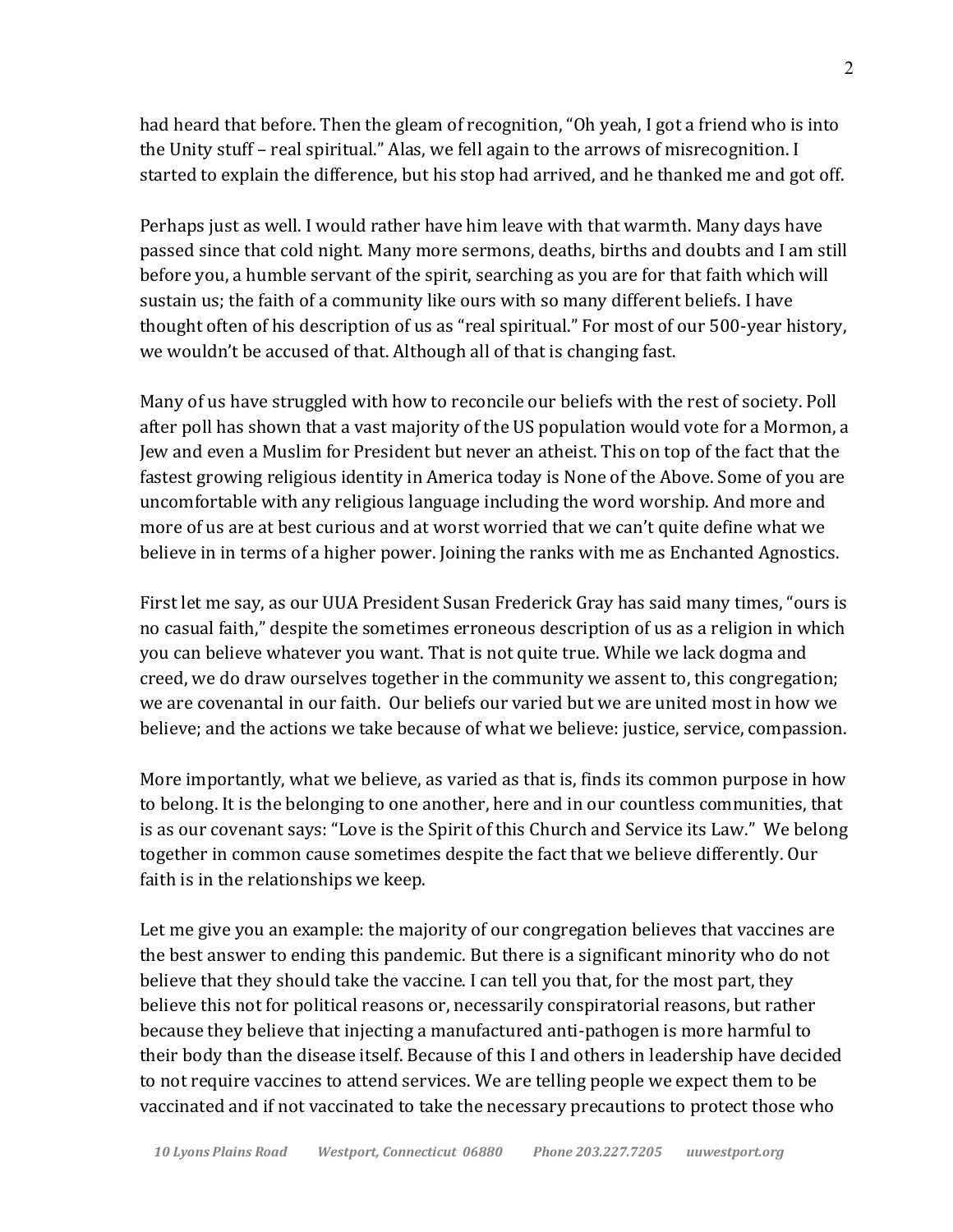are our most vulnerable, notably our elders and our children. We ask them to refrain from coming to services and joining us instead on ZOOM or if they need to be here to be sure they are always masked and regularly tested. This is how different beliefs find a spiritual home to belong to at the same time. And I know that those who aren't vaccinated are abiding by that request.

Martin Heidegger is a complicated philosopher, no less so for his Nazi sympathies. That said, he offers an important insight into the relationship between, belief, belonging and ultimately our own sense of being as souls in this world. Being-in-the-world is a beingwith, and with that, the understanding we exist. And being/with is far better than being alone. What Heidegger called Desean or human reality, is understanding that being with others points to the greater spiritual being some would call God. When I use the term Spirit of Life, I mean it in this sense. What makes life worth living is not that we can plant our being in the soil and declare our fierce individualism as Emerson celebrated - or as Paul Simon sang "I am a rock, I am an island" – but rather that who we are as beings has everything to do with being with one another, with being in relationship.

In other words, beloveds, our strongest beliefs are stronger because we express them in the context of communities like this congregation. Not as some debating society, a panel of us discussing God, but rather HOW we are going to put this belief into action among us. Over and over again, I have found that you can put people of vastly different faiths together working on the same end; building a house, serving food, making peanut and jelly sandwiches, and they will find their common humanity to be their greater faith. Can you hear me on this?

Which is why I ultimately see us not so much believing in the same idea as searching for that spiritual center in the same way. Or as I often tell people who want to define us like any other denomination by what we believe, "we are more process than product."

What made me yearn for my new friend on the Chicago train's simple faith was not that he believed in a Jesus that would help him bear all his troubles, but rather that his faith had a home not just in his heart but in his community: the community of his AA group, his church, his Bible study group.

We also have that home. We do. Right here. More than you realize. It happens on Sunday morning, it happens at choir practices, it happens in our Soul Matter Sharing Circles, it happens delivering peanut butter and jelly sandwiches. Can you hear me?

And yet, it's a complicated world isn't it? It's hard to feel that center if you are a thousand miles away or not able to come to church in person. Still, it is possible if we look at our